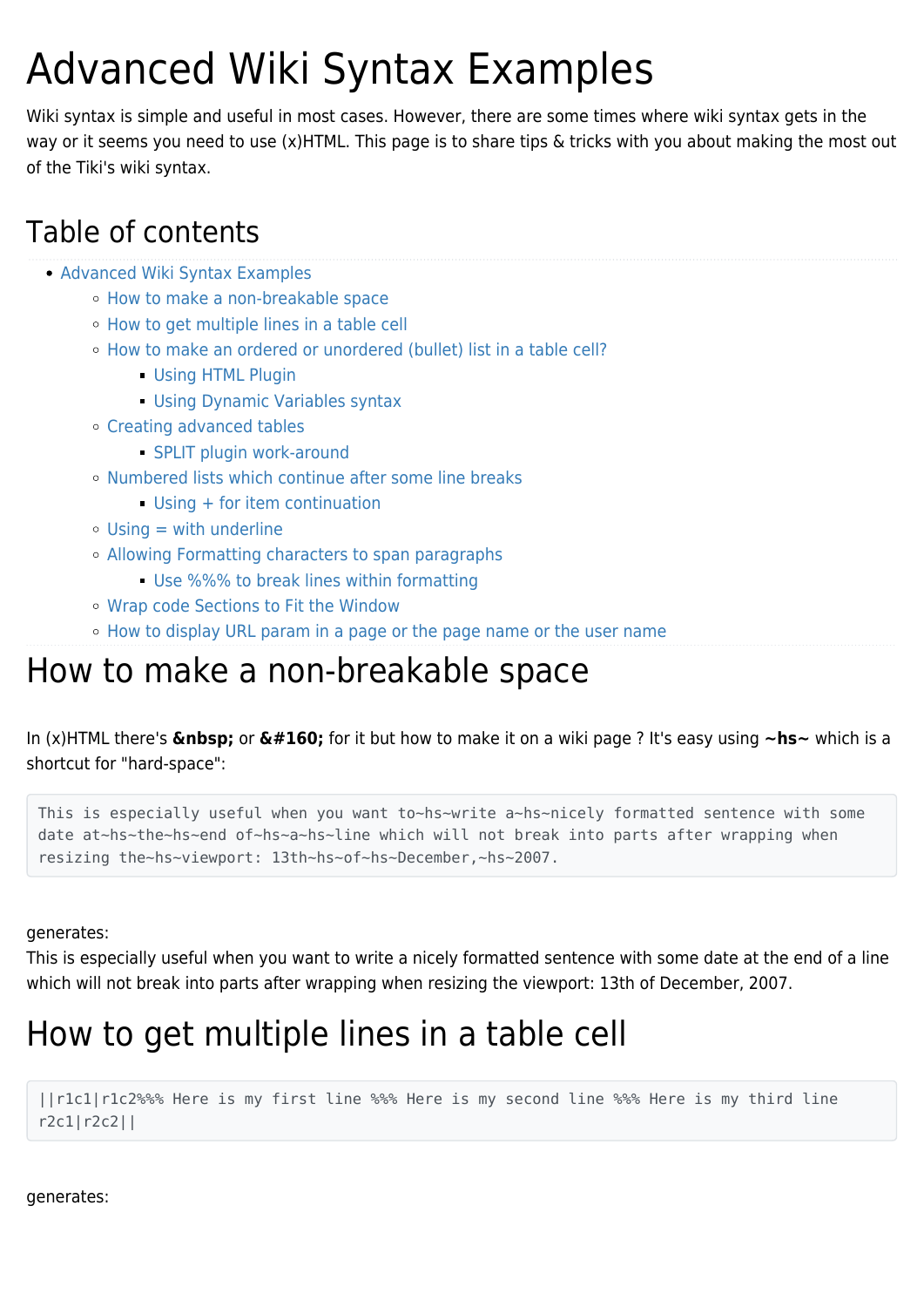| r1c1 | r1c2%%% Here is my first line<br>Here is my second line<br>Here is my third line |
|------|----------------------------------------------------------------------------------|
| r2c1 | r2c2                                                                             |

## How to make an ordered or unordered (bullet) list in a table cell?

Doesn't look possible with current syntax...

| r1c1 | r1c2%%% #item1 |
|------|----------------|
|      | #item2         |
|      | #item3         |
| r2c1 | r2c2           |

| r1c1 | r1c2%%% * item1<br>* item2<br>* item3 |
|------|---------------------------------------|
| r2c1 | r2c2                                  |

| r1c1      | r1c2%%%* item1 |
|-----------|----------------|
| $*$ item2 |                |
| $*$ item3 |                |
| r2c1      | r2c2           |

### Using HTML Plugin

So here is a workaround using the HTML wiki plugin:

```
||r1c1|r1c2{HTML()}<ol><li>item1</li><li>item2</li><li>item3</li></ol>{HTML}
r2c1|r2c2||
```
#### generates:

| r1c1 | r1c2     |
|------|----------|
|      | 1. item1 |
|      | 2. item2 |
|      | 3. item3 |
| r2c1 | r2c2     |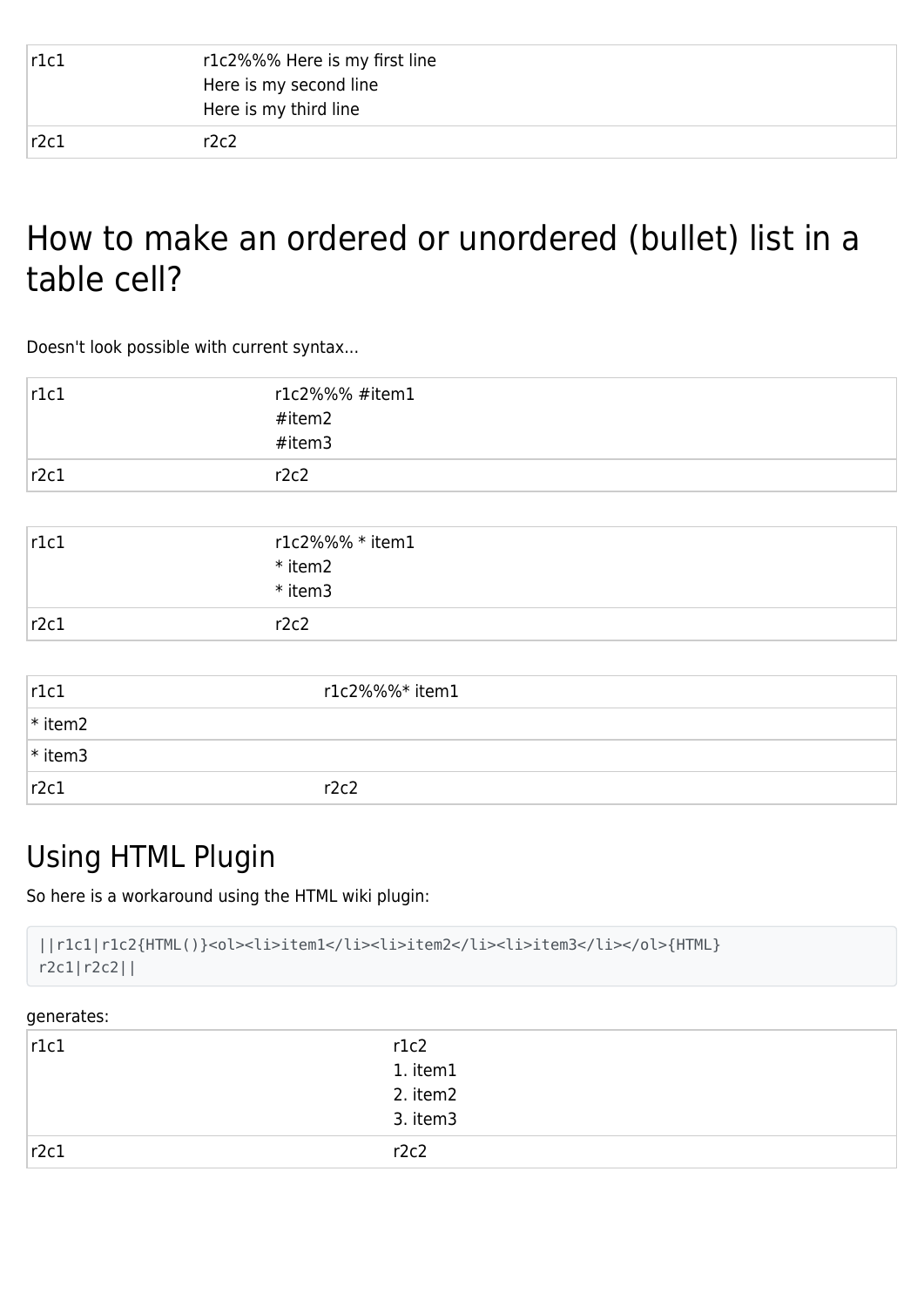### Using Dynamic Variables syntax

If you cannot use HTML plugin (which requires admin validation), you can try your luck with [Dynamic Variable:](https://doc.tiki.org/Dynamic-Variable)

```
||r1c1|r1c2 %ol(% %li(%item1 %)li% %li(%item2 %)li% %)ol%
r2c1|r2c2||
```
#### generates:

| $\mathsf{r1}\mathsf{r}$ | r1c2 %li(%item1 %li(%item2 %)ol% |
|-------------------------|----------------------------------|
| $\lceil r2c1\rceil$     |                                  |

The trick is **after you save the wiki page** that you need to click every NaV to edit the dynamic variables you just created and substitute first occurence of  $\frac{12}{8}$  with  $\frac{1}{2}$ , then  $\frac{1}{8}$  with  $\frac{1}{8}$  and finally  $\frac{1}{8}$ ) ol  $\frac{1}{8}$  with  $\leq$ /ul> and  $\leq$  ol(% with  $\leq$ ul>. After the values are saved, anyone can re-use that new "custom syntax" then.

## Creating advanced tables

Would be nice to not have to resort to HTML when doing tables where you want to span columns or rows. Adding colspan/rowspan options and possibly also allowing individual cell alignment (vert and horiz) would be great. Even if this was relegated to something like FANCYTABLES, I'd be happy with it.

### SPLIT plugin work-around

Would have to edit the plugin and/or CSS if you want a border, though.

| r1c1 |                                          |  |
|------|------------------------------------------|--|
|      |                                          |  |
|      |                                          |  |
|      | r1c2<br>1. item1<br>2. item2<br>3. item3 |  |
| r2c1 | r2c2                                     |  |

## Numbered lists which continue after some line breaks

```
\pmb{\times}# ((tw:Top-10 files))
 # ((tw:Participate|Top-10 ways to help))
 # ((tw:Top-10 news|Top-10 ways to get news))
 # ((tw:Top-10 stats)) about Tiki
 # ((tw:Top-10 differences|Top-10 ways in which Tiki is very different from other projects))
 # ((tw:WhyUseTiki|Top-10 reasons to choose Tiki))
 # ((tw:Top-10 criticisms))%%% %%% Also,%%% %%%
 # ((tw:TikiBackronym|Top-10 potential meanings for T-i-k-i))
 # ((tw:Top-10 Words))
```
generates:

- 1. [Top-10 files](http://tiki.org/Top-10%20files)
- 2. [Top-10 ways to help](http://tiki.org/Participate)
- 3. [Top-10 ways to get news](http://tiki.org/Top-10%20news)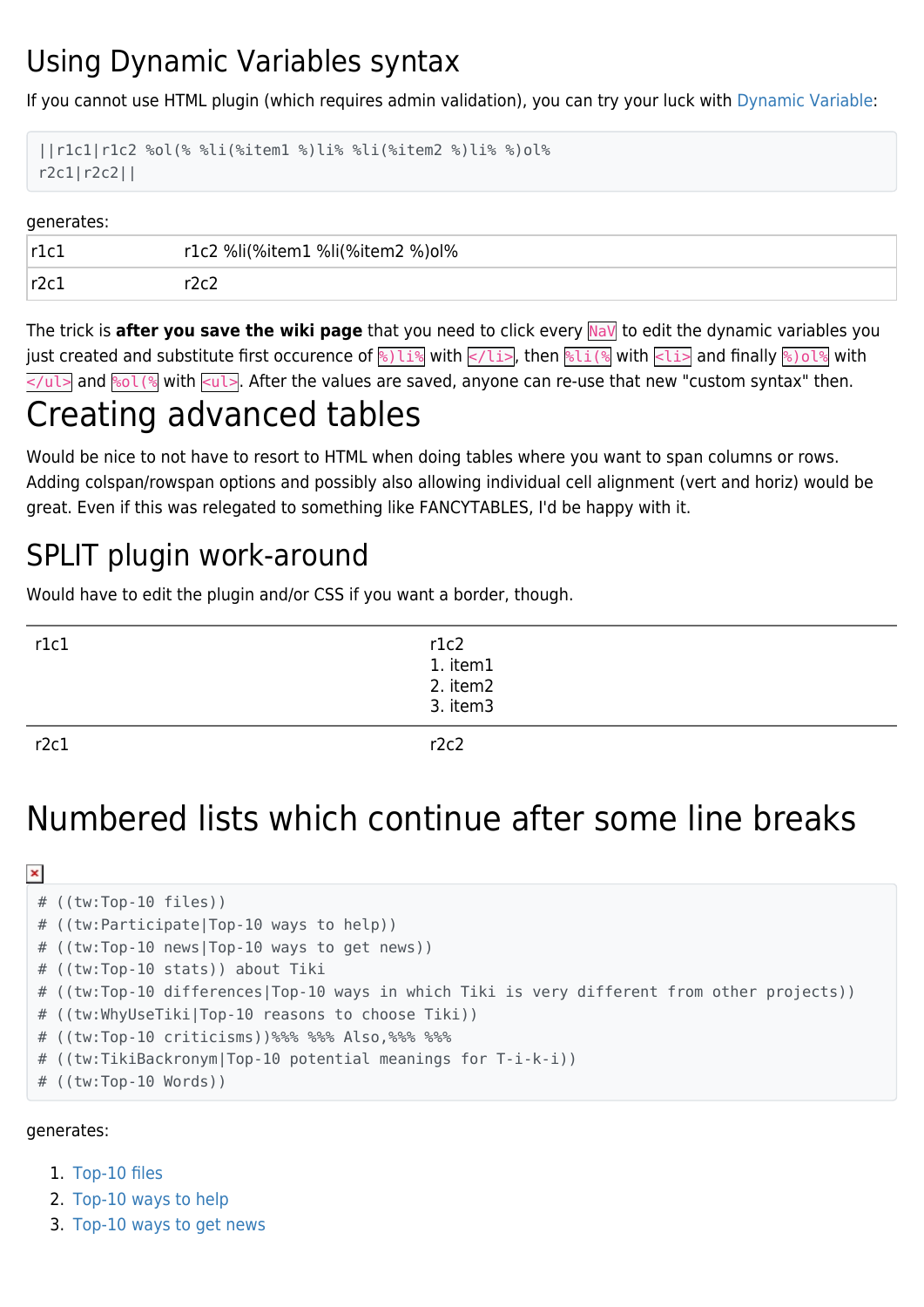- 4. [Top-10 stats](http://tiki.org/Top-10%20stats) about Tiki
- 5. [Top-10 ways in which Tiki is very different from other projects](http://tiki.org/Top-10%20differences)
- 6. [Top-10 reasons to choose Tiki](http://tiki.org/WhyUseTiki)
- 7. [Top-10 criticisms](http://tiki.org/Top-10%20criticisms)

Also,

- 8. [Top-10 potential meanings for T-i-k-i](http://tiki.org/TikiBackronym)
- 9. [Top-10 Words](http://tiki.org/Top-10%20Words)

### Using + for item continuation

An alternative is to use **+** to continue numbering:

| ×                 |
|-------------------|
| # Item            |
| # Item            |
| # Item            |
|                   |
| + Also,<br># Item |
| # Item            |
|                   |

#### generates:

- 1. Item
- 2. Item
- 3. Item
	- Also,
- 4. Item
- 5. Item

## $Using = with underline$

 $==$  is the syntax for underline.

This doesn't work:

 $\pmb{\times}$  $== 1+1 = 3 ==$ 

#### workaround number 1

 $\pmb{\times}$  $==$  1+1  $~61~3$  ===

#### generates:  $1+1 = 3$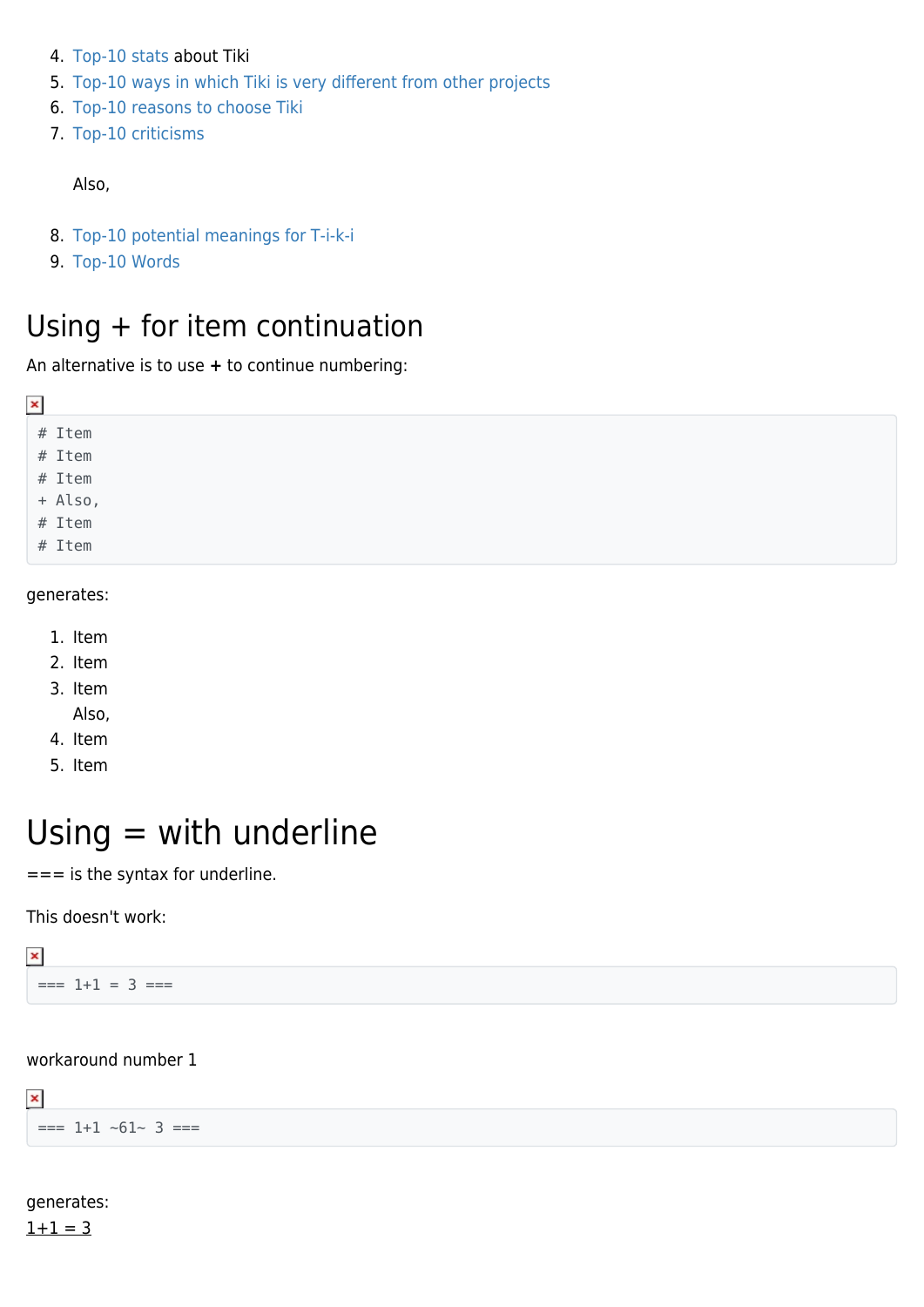${TAG(taq=u)}1+1 = 3{TAG}$ 

generates:

 $1+1 = 3$ 

 $\pmb{\times}$ 

## Allowing Formatting characters to span paragraphs

When you use :: or " or similar formatting tags, at leat in 1.9 (haven't tried in 1.10) they don't get recognized. Instead you see the beginning characters, then the paragraph, then the paragraph space, then the continuation of the next paragraph ending with the closing characters.

''This doesn't work properly.'' But this does.

::Irritating when you want to center text across multiple lines without bracketing::

every line with ::

### *kerrnel22* **learns something new every day! Thanks ricks!**

### Use %%% to break lines within formatting

For example:

This does work properly.

> Not so irritating when you want to center text across multiple lines without bracketing every line with ::

## Wrap code Sections to Fit the Window

Not sure if this is something browser-specific or Tiki-specific (I think it's both), but when you put really long lines inside CODE blocks they tend to run off the right side of the page and completely mess up the pagescape. It would be nice, based on the size of the window (and therefore the size of the middle content box) to wrap the CODE text at the right margin of the middle box.

Having said that, when using CODE blocks on a printer-friendly page, they don't get wrapped there, even when you send it to the printer. I think that's a browser issue. But we should be able to address the wiki page issue?

**Solution is easy: use wrap=1 parameter in CODE plugin**